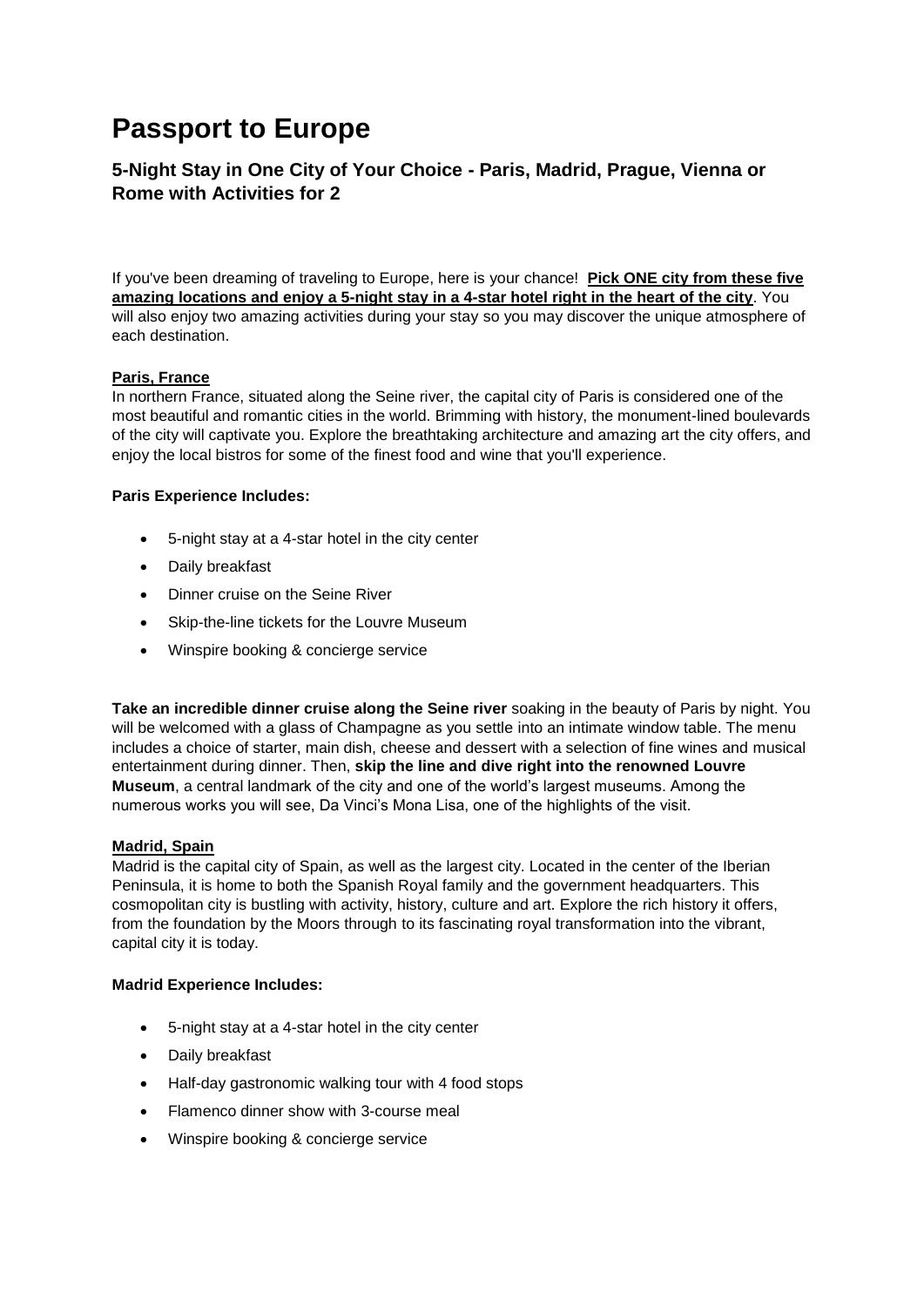Explore the undiscovered parts of the city as well as the cherished monuments on a beautiful **walking culinary tour**. Delve into the heart of Madrid's history and culture while exploring varied gastronomic delights. Learn about the curious food culture and try some of Madrid ́s delicious dishes. Experience an amazing **Flamenco dinner show** - savor a delicious, traditional dinner while enjoying a wonderful and emotional show. Witness the best of Madrid during this exhilarating show with traditional music and dancing.

## **Prague, Czech Republic**

Situated in the heart of the Bohemian basin is Prague with it's magical, mystical atmosphere. The "city of a hundred spires" is like a fairy tale, with its cobblestone streets, beautiful bridges and numerous towers and cathedrals.

## **Prague Experience Includes:**

- 5-night stay at a 4-star hotel in the city center
- Daily breakfast
- Jazz river boat cruise with dinner and entertainment
- Kutna Hora day tour
- Winspire booking & concierge service

Enjoy a fun **boat cruise** through the city's historical center, with **dinner and live jazz music**. Take in the views by night from the Vltava river while savoring a mouth-watering meal, sipping a cool drink and listening to the best local jazz in Prague. Take a **full day excursion** from Prague in a private car to the **Bone Church and Kutna Hora**, located about 1.5 hours east of Prague. This picturesque town was once known for its silver mining, and still maintains the atmosphere of that golden era, with many Gothic buildings lining the romantic, cobblestone streets. Discover Kutna Hora and its monuments, and enjoy a typical **lunch in a traditional Czech restaurant**. Visit the largest fortress complex on the planet, the Lobkowicz Palace at Prague Castle\*. Marvel at the paintings by Canaletto, Cranach, Brueghel and Velázquez and see music scores written by Beethoven and Mozart. Follow with a midday classical music concert\* in the 16th-century palace's baroque concert hall.

\*Admission to the Lobkowicz Palace Museum and the midday classical music not included.

## **Vienna, Austria**

Situated on the Danube River, this important capital city is a unique, enchanting blend of old and new. Baroque architecture and imperial palaces line the streets, merging perfectly with the modern coffeehouse and wine bar scene. Home to an important and vast musical heritage, you will find soul stirring musical performances throughout the city.

## **Vienna Experience Includes:**

- 5-night stay at a 4-star hotel in the city center
- Daily breakfast
- 2 tickets to a concert at Sala Terrena
- Horse-drawn carriage ride
- Winspire booking & concierge service

Enjoy an amazing **Mozarthaus concert at Sala Terrena**, Vienna's oldest concert hall. The concert, played by four experienced musicians, takes place in the same concert hall where Mozart used to